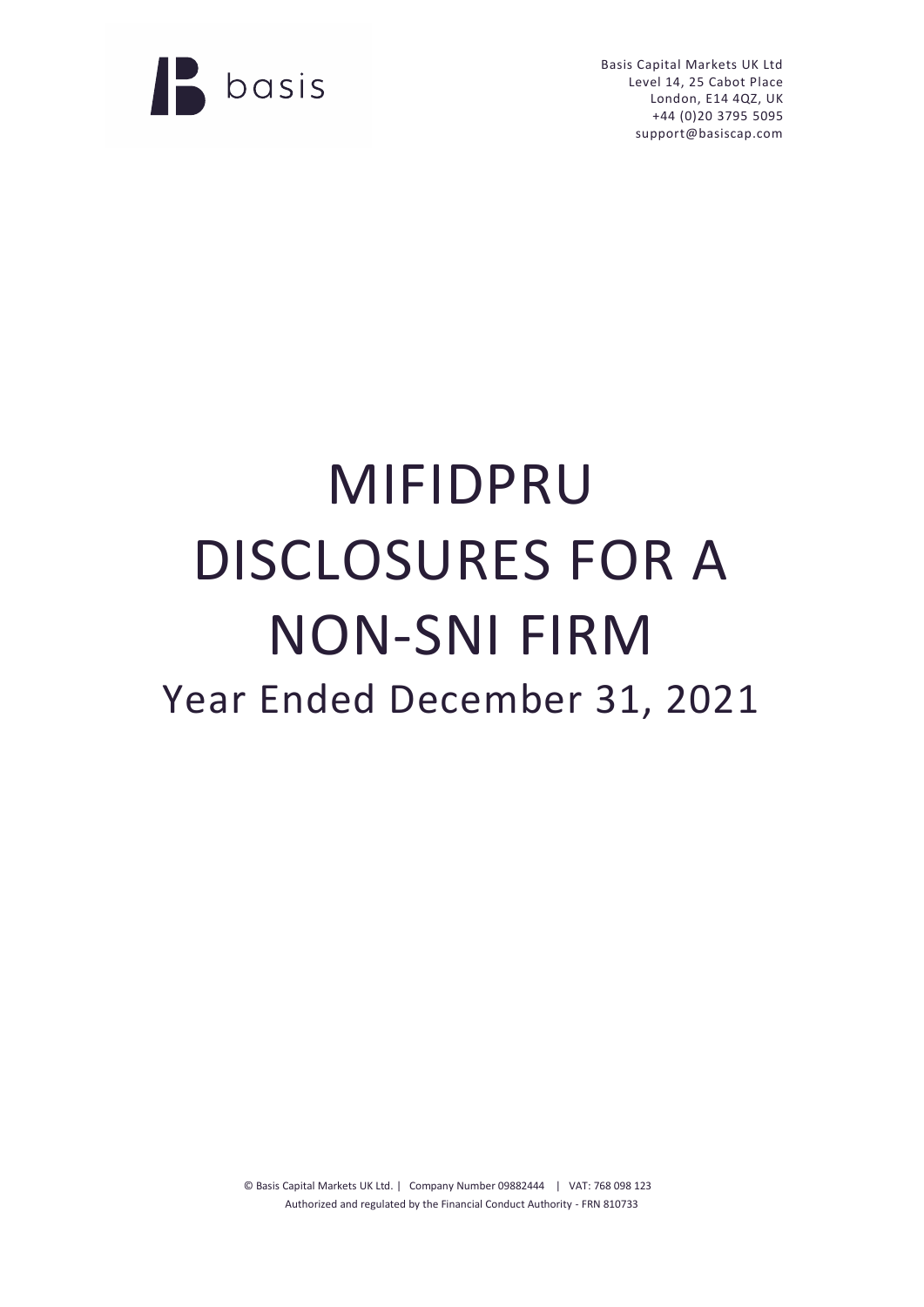

Basis Capital Markets UK Ltd Level 14, 25 Cabot Place London, E14 4QZ, UK +44 (0)20 3795 5095 support@basiscap.com

# Table of Contents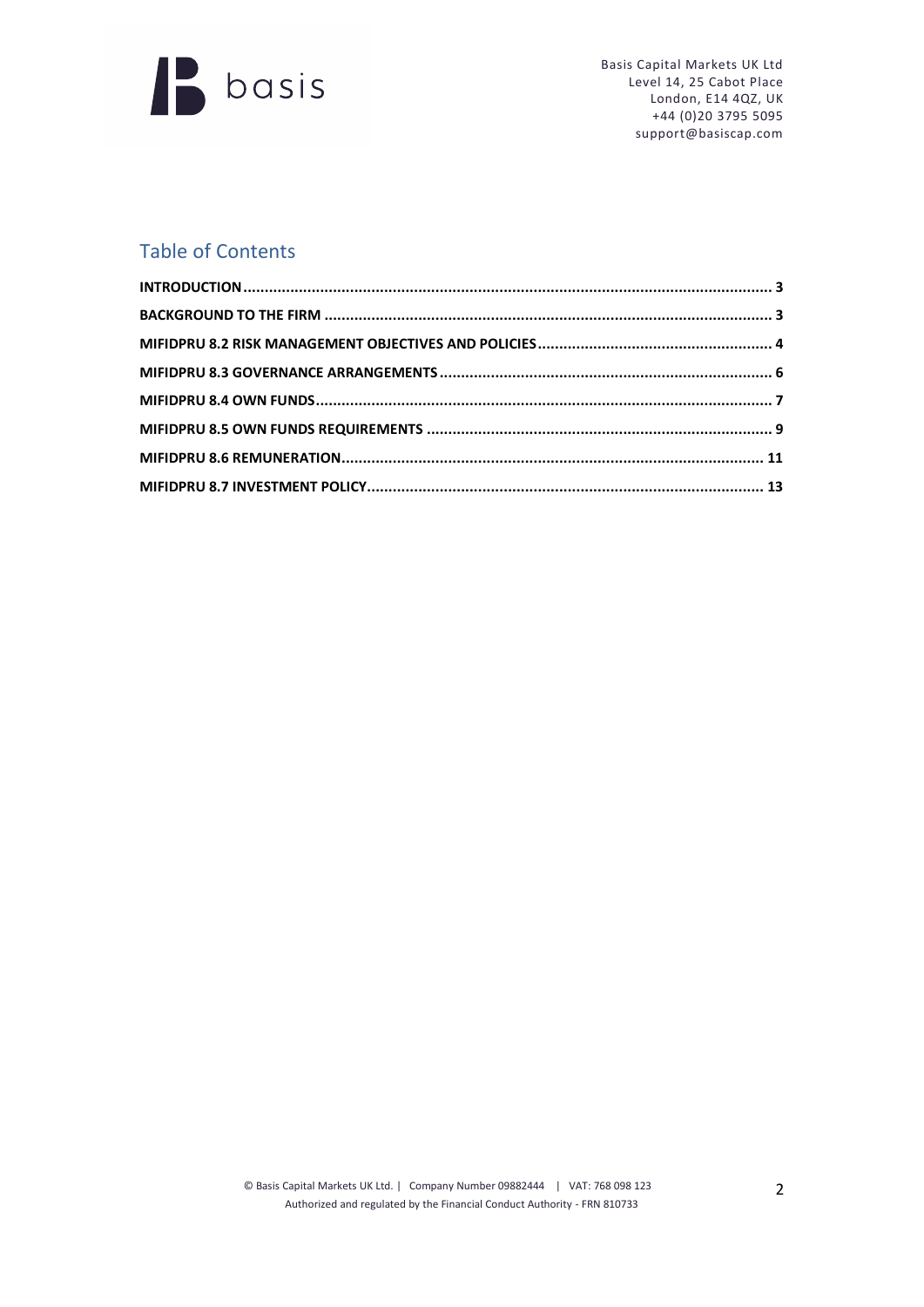# **K** basis

Basis Capital Markets UK Ltd Level 14, 25 Cabot Place London, E14 4QZ, UK +44 (0)20 3795 5095 support@basiscap.com

# <span id="page-2-0"></span>Introduction

#### **Regulatory Context**

Under MIFIDPRU 8, the regulatory aim of the disclosures is to enable stakeholders and market participants an insight into how the Firm is run. They also aim to help stakeholders make more informed decisions about their relationship with the Firm.

#### **Frequency**

The Firm will be making these MIFIDPRU disclosures at least annually. The disclosures will be as at the Accounting Reference Date ("ARD") and published on the date the Firm publishes its annual financial statements. In particular circumstances (e.g., a significant change to the Firm's business model or merger), the Firm will make more frequent public disclosures.

#### **Proportionality**

The level of detail provided in the qualitative disclosures is proportionate to the firm's size and internal organization and proportional to the nature, scope, and complexity of the Firm's business activities.

#### **Media and Location**

The disclosure will be published on the Firm's website and free to obtain.

#### **Changes to Information Disclosed**

The Firm confirms no significant changes to the information disclosed compared with the previous disclosure periods.

#### **Verification**

The information contained in this document has not been audited by the Firm's external auditors. Accordingly, this is not a requirement, does not constitute any form of financial statement, and must not be relied upon in making any judgement on the Firm.

# <span id="page-2-1"></span>Background to the Firm

#### **Background**

The Firm is incorporated in the UK and is authorised and regulated by the FCA as a Non-SNI MIFIDPRU Investment Firm. The Firm is a technology-driven financial services firm that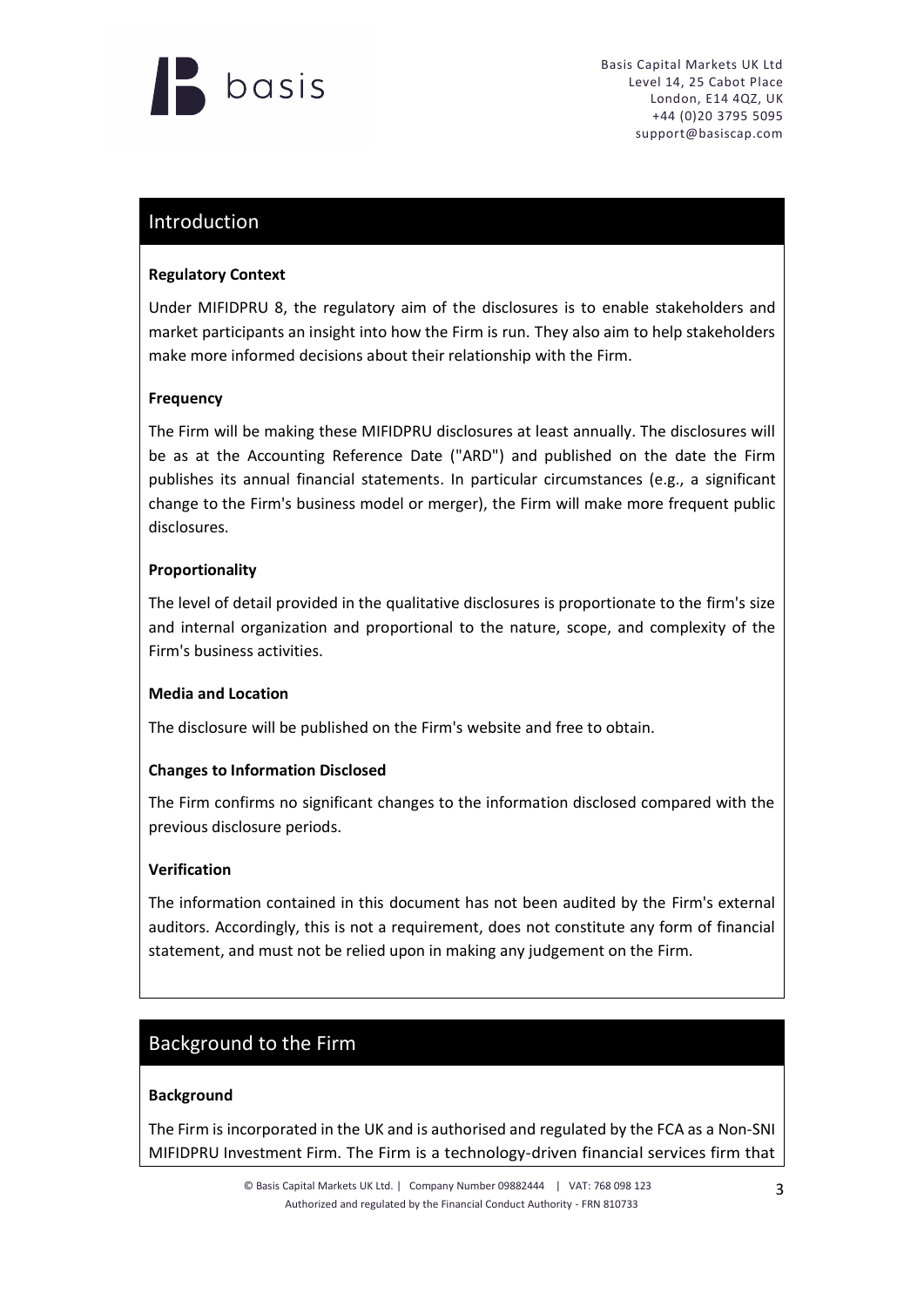

provides institutions and direct clients with a full suite of financial solutions. The Firm builds long-term partnerships with clients and provides trading and risk management services that help them gain full, fair, and transparent access to global financial markets. The Firm's greatest risks have been identified as business and operational risks. The Firm has assessed business and operational risks in its ICARA Process and set out appropriate actions to manage them.

#### **Disclosures**

The Firm makes these Disclosures on a solo basis as required by MIFIDPRU 8.1.7R.

### <span id="page-3-0"></span>MIFIDPRU 8.2 Risk Management Objectives and Policies

#### **Risk Management Objective**

The Firm has a risk management objective to develop systems and controls to mitigate risk within its risk appetite. The Risk Management Policy sets out these systems and controls.

#### **Governance Framework**

The Governing Body of the Firm has the daily management and oversight responsibility in relation to risk management. It meets regularly and is composed of:

- Nicholas Hammer
- Anders Henrikson
- Philip Millar
- Gordon Wallace

The Governing Body is responsible for the entire risk management process and for forming its own opinion on the effectiveness of the process. In addition, the Governing Body decides the Firm's risk appetite or tolerance for risk. It ensures that the Firm has implemented an effective, ongoing process to identify risks, measure their potential impact, and ensure that such risks are actively managed. Senior Management is accountable to the Governing Body for designing, implementing, and monitoring the process of risk management and implementing it into the Firm's day-to-day business activities.

The Governing Body reviewsthe risk management arrangements at least annually to ensure they remain appropriate and effective. In addition, a review of the risk management systems and controls will be undertaken at least annually by the Compliance Officer.

#### **Specific Risk Management Objectives**

In accordance with MIFIDPRU 8.2.1.R the Firm considers the risks/harms associated with: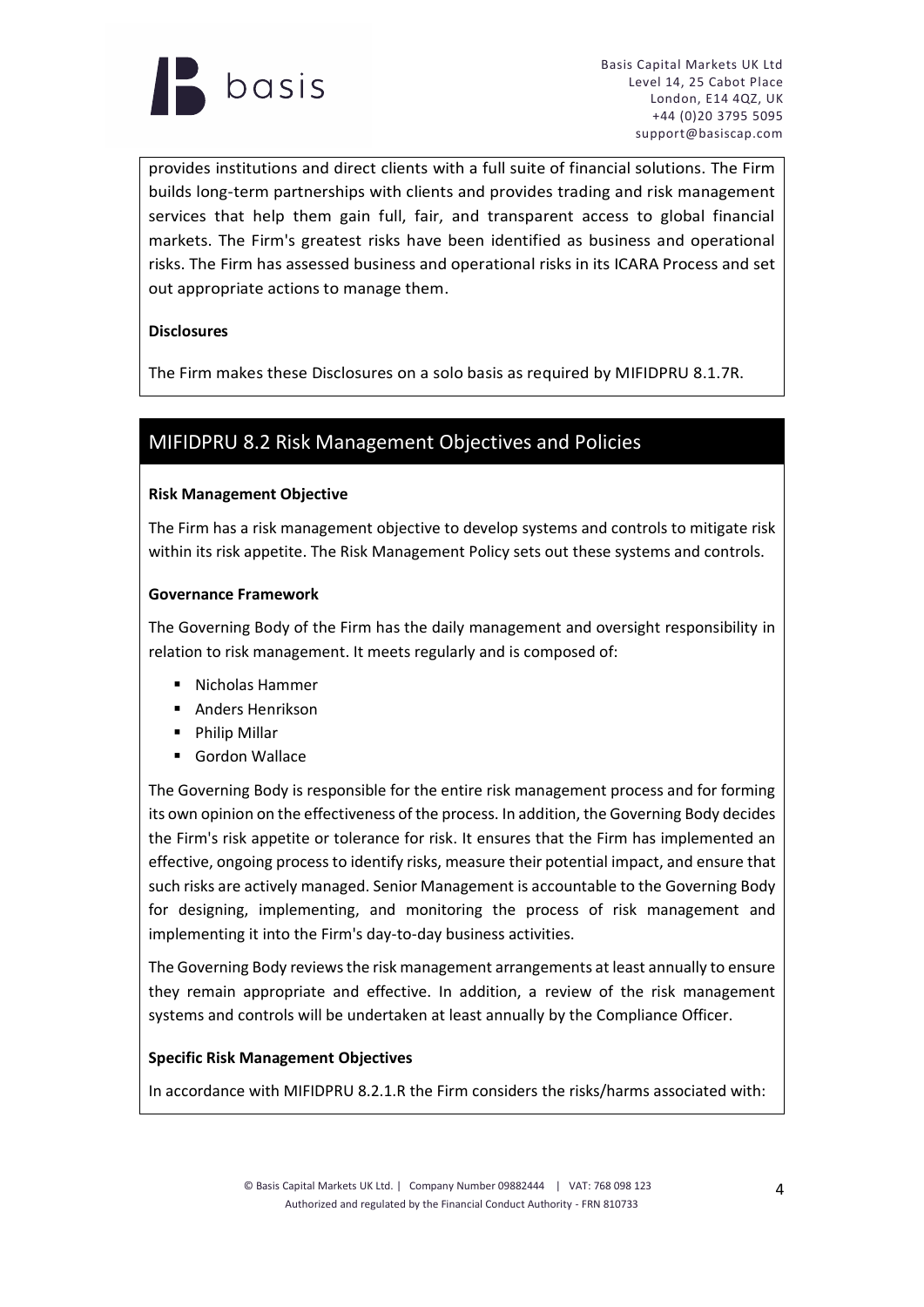

- a) Own Funds Requirements: The Firm does not have any current own funds risks outside of the Firm's risk appetite. As set out below, the Firm has sufficient own funds to meet its own funds requirements, and this position is reviewed monthly.
- b) Concentration Risk The Firm does not have any current concentration risks outside of the Firm's risk appetite. However, the Firm monitors concentration risk regularly and considers the following:
	- o Concentration risk is considered quarterly from a client perspective (both from an earnings point of view and in relation to assets such as debtors).
	- o The Firm monitors the cash balances at the bank daily and at least annually considers diversification of where the Firm's cash is held.
- c) Liquidity: The Firm does not have any current liquidity risks outside of the Firm's risk appetite. The Firm monitors liquidity daily, and reports are provided to the Governing Body, covering overall liquidity and the Firm's ability to meet the basic liquid assets requirement and the liquid assets threshold requirement.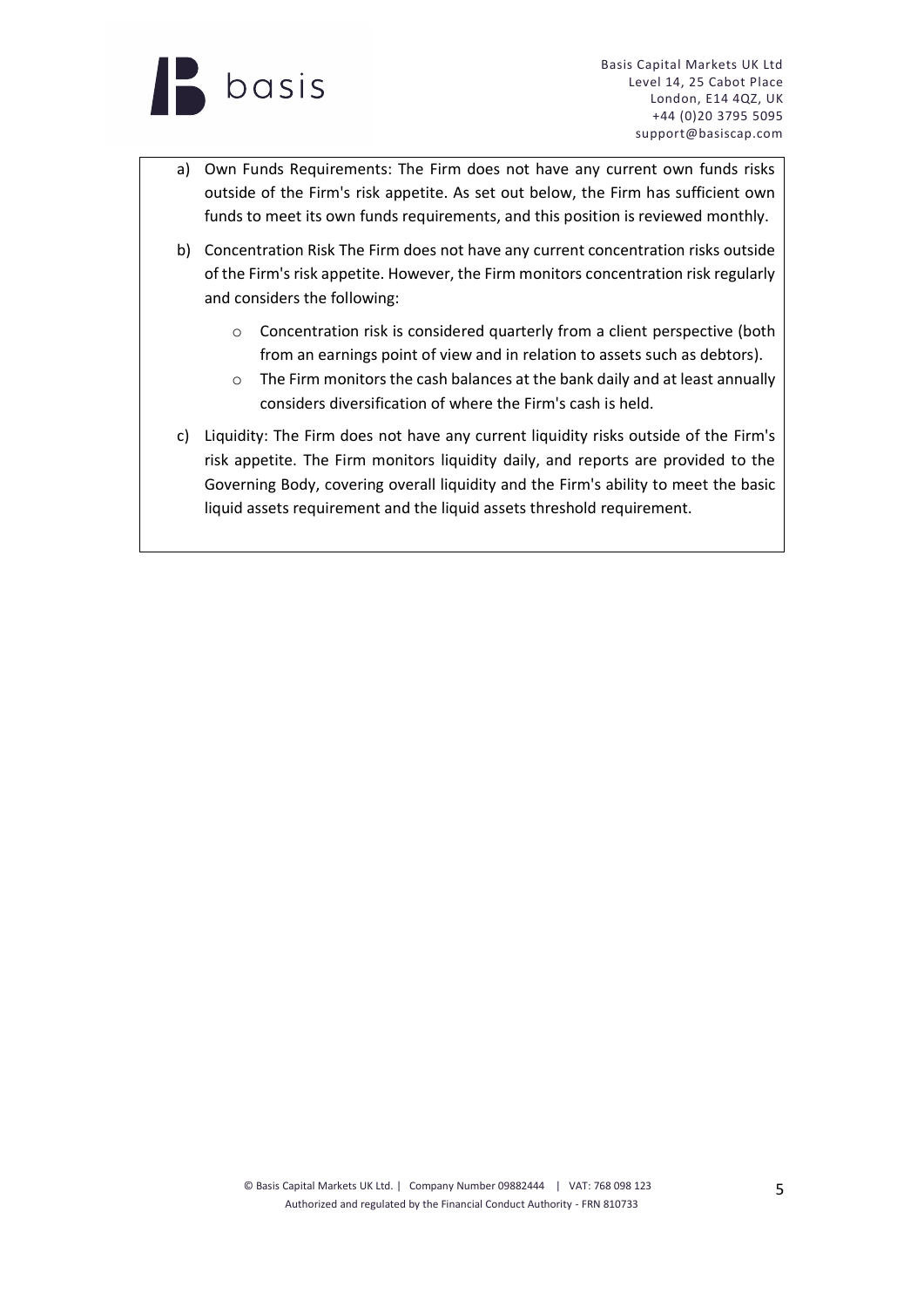

#### <span id="page-5-0"></span>MIFIDPRU 8.3 Governance Arrangements

#### **Oversight and Accountability for Governance Arrangements**

The Governing Body of the Firm is responsible for the oversight of the governance arrangements to ensure that the Firm is managed effectively and prudently. The responsibilities include oversight of the strategic objectives, risk strategy, internal governance, the integrity of the Firm's accounting and financial reporting systems, the process of disclosure and communication, and oversight of senior management. In addition, the Governing Body will monitor and assess (at least annually) the adequacy of these arrangements and ensure that it has full access to information and documents to enable it to monitor and oversee the Firm. Full details of the responsibilities and accountability of the Governing Body are set out in the Board Terms of Reference.

The Governing Body has allocated responsibilities to relevant individuals, which is documented in both the individual's job description and the Firm's Statements of Responsibilities and Certification Staff Register. As part of the allocation of responsibilities, the Firm ensures that there is appropriate segregation of duties to avoid any conflicts of interest and promote the integrity of the market and the interests of the Firm's clients.

Annually the Firm reviews the skills and attributes of the Governing Body to ensure that all individuals are of sufficiently good repute, act with honesty, integrity, and independence, provide sufficient challenge and possess the knowledge, skills, and experience to perform their duties. The Firm will also consider whether there is an adequately broad range of experience and whether individuals have sufficient time to perform their functions as part of the Governing Body.

#### **Directorships**

As at the date of this report, the number of directorships held by the Governing Body members (both executive and non-executive) is set out below.

| <b>Name</b>        | Executive or Non-Executive | Number of Directorships |
|--------------------|----------------------------|-------------------------|
| Nicholas Hammer    | Executive                  |                         |
| Anders Henrikson   | Executive                  |                         |
| <b>Phil Millar</b> | Executive                  |                         |
| Gordon Wallace     | Executive                  |                         |

The information above does not include directorships held in organisations that do not pursue predominantly commercial objectives or those held within the same group or within an entity in which the Firm has a qualifying holding.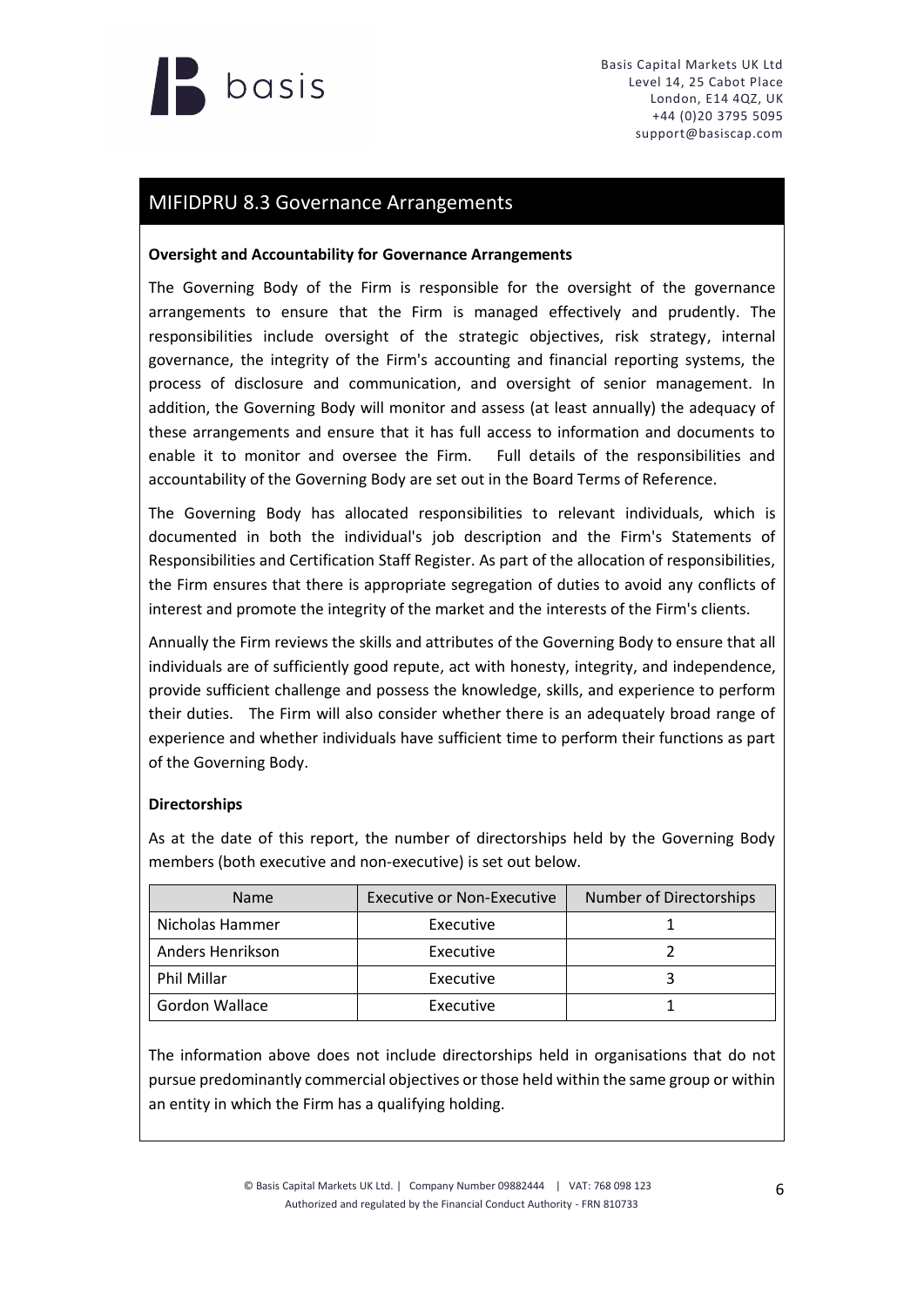

The Firm is not a significant SYSC Firm and therefore does not need to comply with SYSC 4.3A.6R in relation to the number of directorships a member of the management body is permitted to hold.

#### **Policy on Diversity on the Governing Body**

The Firm's policy on diversity on the Governing Body is set out in the Board's Terms of Reference. The main objectives are:

- 1) To aim for at least one female Board member and strive to reach 50% male and female representation on the Board
- 2) For 25% of senior roles to be held by Black, Asian, and Minority Ethnic executives by 2027.

The Firm has not met these objectives and targets during the period covered by this report and has set out below what has not been achieved:

| Objective / Target<br>Not Achieved | Reasons for<br>Shortfall | Firm's Proposed<br><b>Actions to Address</b><br>the Shortfall | Timeline for<br><b>Proposed Actions</b> |
|------------------------------------|--------------------------|---------------------------------------------------------------|-----------------------------------------|
|                                    | Size of Firm             | Succession plan and<br>recruitment                            | 2025                                    |
|                                    | Size of Firm             | Succession plan and<br>recruitment                            | 2027                                    |

Risk Committee**:** The Firm does not have a Risk Committee. MIFIDPRU 7.3.1R does not require the Firm to establish a Risk Committee.

# <span id="page-6-0"></span>MIFIDPRU 8.4 Own Funds

**The Firm is a Non-SNI MIFIDPRU Investment Firm.** The Firm's own funds calculated as at the accounting reference date is:

| Composition of regulatory Own Funds |                                     |             |  |
|-------------------------------------|-------------------------------------|-------------|--|
|                                     | Item                                | Amount (£k) |  |
|                                     | <b>OWN FUNDS</b>                    | 154         |  |
|                                     | <b>TIER 1 CAPITAL</b>               | 154         |  |
|                                     | <b>COMMON EQUITY TIER 1 CAPITAL</b> | 154         |  |

<sup>©</sup> Basis Capital Markets UK Ltd. | Company Number 09882444 | VAT: 768 098 123  $<sup>1</sup>$  Source based on reference numbers/letters of the balance sheet in the audited financial statements</sup>

Authorized and regulated by the Financial Conduct Authority - FRN 810733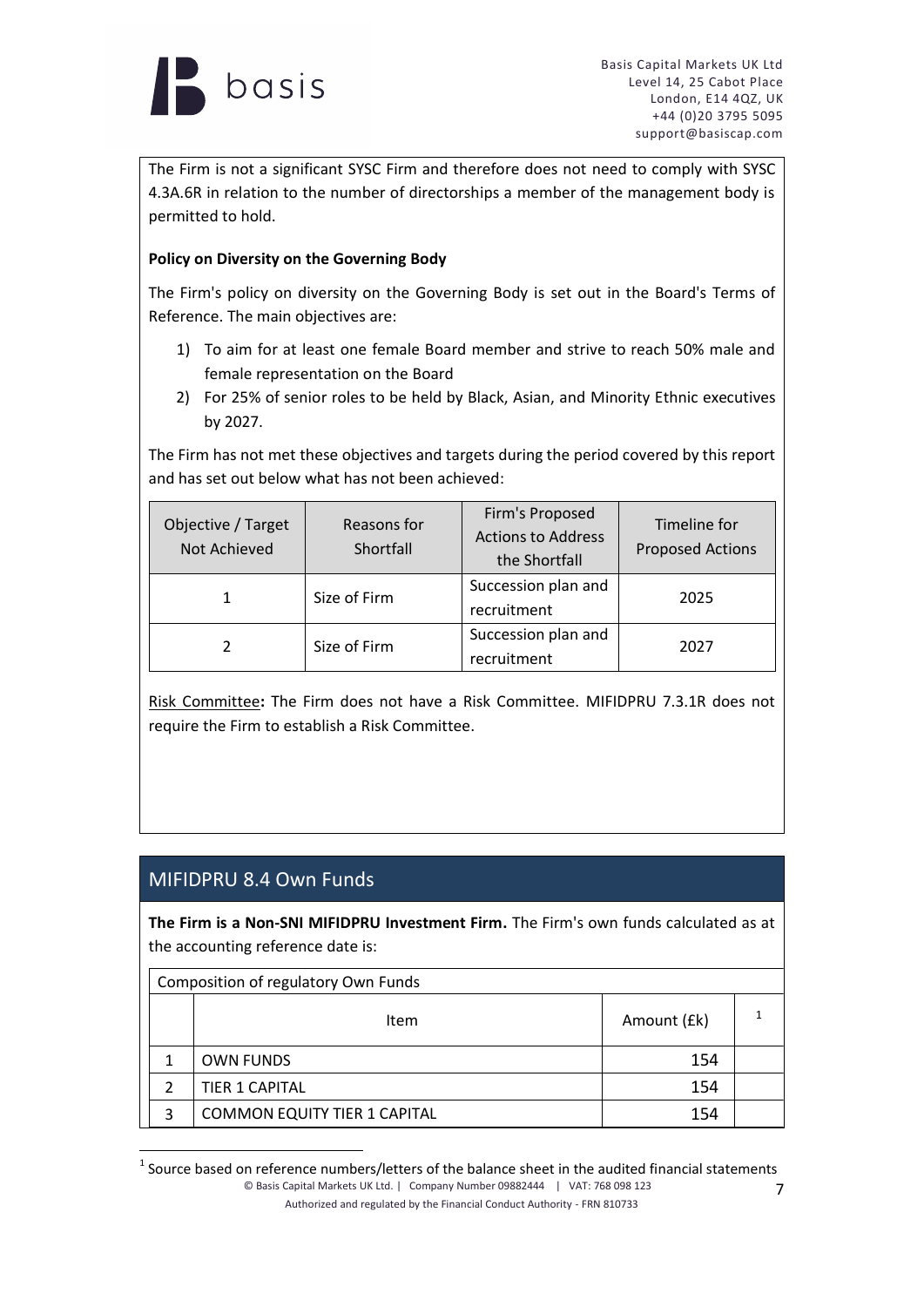

| 4  | Fully paid up capital instruments                                         | 4        |  |
|----|---------------------------------------------------------------------------|----------|--|
| 5  | Share premium                                                             | 633      |  |
| 6  | Retained earnings                                                         | (483)    |  |
| 7  | Accumulated other comprehensive income                                    | 0        |  |
| 8  | Other reserves                                                            | 0        |  |
| 9  | Adjustments to CET1 due to prudential filters                             | 0        |  |
| 10 | Other funds                                                               | 0        |  |
| 11 | (-) TOTAL DEDUCTIONS FROM COMMON EQUITY TIER 1                            | 0        |  |
| 19 | CET1: Other capital elements, deductions, and<br>adjustments              | 0        |  |
| 20 | <b>ADDITIONAL TIER 1 CAPITAL</b>                                          | 0        |  |
| 21 | Fully paid up, directly issued capital instruments                        | 0        |  |
| 22 | Share premium                                                             | $\Omega$ |  |
| 23 | (-) TOTAL DEDUCTIONS FROM ADDITIONAL TIER 1                               | 0        |  |
| 24 | Additional Tier 1: Other capital elements, deductions,<br>and adjustments | $\Omega$ |  |
| 25 | <b>TIER 2 CAPITAL</b>                                                     | $\Omega$ |  |
| 26 | Fully paid up, directly issued capital instruments                        | $\Omega$ |  |
| 27 | Share premium                                                             | $\Omega$ |  |
| 28 | (-) TOTAL DEDUCTIONS FROM TIER 2                                          | $\Omega$ |  |
| 29 | Tier 2: Other capital elements, deductions, and<br>adjustments            | $\Omega$ |  |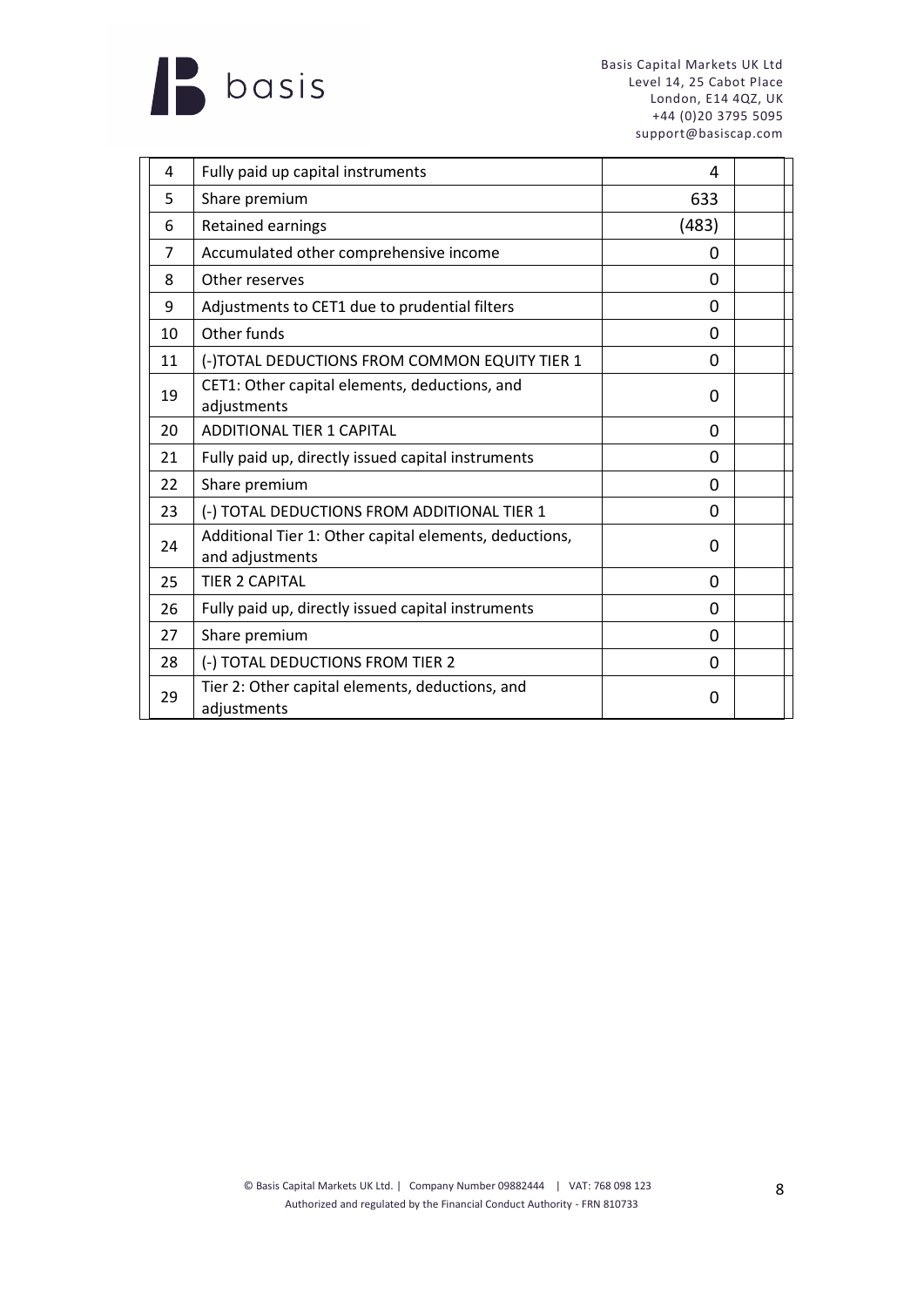

| Own Funds: Reconciliation of regulatory own funds to balance sheet in the audited<br>financial statements. |                                                                                                                   |                                                                       |                                                  |                                    |
|------------------------------------------------------------------------------------------------------------|-------------------------------------------------------------------------------------------------------------------|-----------------------------------------------------------------------|--------------------------------------------------|------------------------------------|
| Figures in GBP thousands (£k) unless noted otherwise.                                                      |                                                                                                                   |                                                                       |                                                  |                                    |
|                                                                                                            |                                                                                                                   | a                                                                     | b                                                | C                                  |
|                                                                                                            |                                                                                                                   | Balance sheet as<br>in published /<br>audited financial<br>statements | Under<br>regulatory<br>scope of<br>consolidation | Cross-reference<br>to template OF1 |
|                                                                                                            |                                                                                                                   | As at period end                                                      | As at period end                                 |                                    |
|                                                                                                            | Assets: Breakdown by asset classes according to the balance sheet in the<br>audited financial statements          |                                                                       |                                                  |                                    |
| 1                                                                                                          | <b>Tangible Assets</b>                                                                                            | 1                                                                     |                                                  |                                    |
| $\overline{2}$                                                                                             | <b>Stocks</b>                                                                                                     | 113                                                                   |                                                  |                                    |
| 3                                                                                                          | Debtors                                                                                                           | 243                                                                   |                                                  |                                    |
| 4                                                                                                          | Cash at bank and in hand                                                                                          | 1,524                                                                 |                                                  |                                    |
| 5                                                                                                          | <b>Total Assets</b>                                                                                               | 1,881                                                                 |                                                  |                                    |
|                                                                                                            | Liabilities: Breakdown by liability classes according to the balance sheet in the audited<br>financial statements |                                                                       |                                                  |                                    |
| 1                                                                                                          | Creditors: amounts<br>falling due with one year                                                                   | (1, 723)                                                              |                                                  |                                    |
| 2                                                                                                          | Creditors: amounts<br>falling due after more<br>than one year                                                     | (4)                                                                   |                                                  |                                    |
| 3                                                                                                          | <b>Total Liabilities</b>                                                                                          | 1,727                                                                 |                                                  |                                    |
| <b>Shareholders' Equity</b>                                                                                |                                                                                                                   |                                                                       |                                                  |                                    |
| 1                                                                                                          | Called up Share Capital                                                                                           | 4                                                                     |                                                  |                                    |
| 2                                                                                                          | Share premium account                                                                                             | 633                                                                   |                                                  |                                    |
| 3                                                                                                          | Profit & loss reserves                                                                                            | (483)                                                                 |                                                  |                                    |
| 4                                                                                                          | <b>Total Equity</b>                                                                                               | 154                                                                   |                                                  |                                    |

Own funds: main features of own instruments issued by the firm

# <span id="page-8-0"></span>MIFIDPRU 8.5 Own Funds Requirements

The Own Funds Requirements of the Firm are:

| K-Factor Requirements | Amount (£k) |
|-----------------------|-------------|
| K-AUM                 |             |
| K-CMH                 |             |

© Basis Capital Markets UK Ltd. | Company Number 09882444 | VAT: 768 098 123 Authorized and regulated by the Financial Conduct Authority - FRN 810733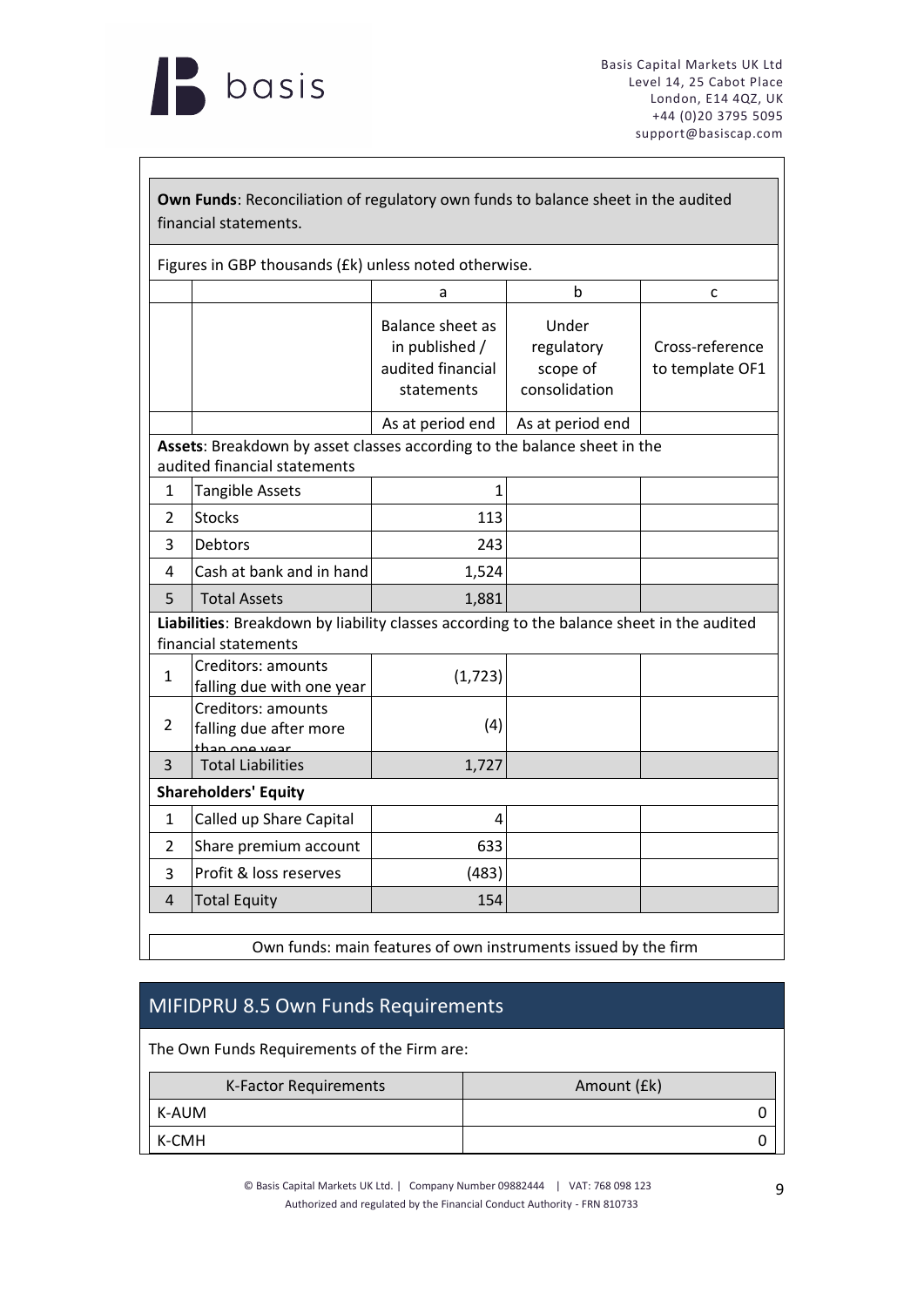

| K-ASA                                 |     |
|---------------------------------------|-----|
| Sum of K-AUM, K-CMH, and K-ASA        | 0   |
| K-COH                                 | 0   |
| K-DTF                                 | O   |
| Sum of K-COH and K-DTF                | 0   |
| <b>K-NPR</b>                          | 0   |
| K-CMG                                 | 0   |
| K-TCD                                 | O   |
| K-CON                                 | n   |
| Sum of K-NPR, K-CMG, K-TCD, and K-CON | O   |
|                                       |     |
| <b>Fixed Overheads Requirement</b>    | 122 |

The Own Funds Requirement (as set out above) is £154. Therefore, the Firm meets the Own Funds Requirements.

#### **Overall Financial Adequacy Rule**

The overall financial adequacy rule requires the Firm to, at all times, hold own funds and liquid assets which are adequate, both as to their amount and their quality, to ensure that:

- the Firm is able to remain financially viable throughout the economic cycle, with the ability to address any potential material harm that may result from our ongoing activities; and
- the Firm's business can be wound down in an orderly manner, minimising harm to consumers or other market participants.

To ensure compliance with the overall financial adequacy rule, the Firm regularly assesses the level of own funds to ensure that it holds at least the higher of:

- the amount of own funds that the Firm requires at any given point in time to fund its ongoing business operations, taking into account potential periods of financial stress during the economic cycle; and
- the amount of own funds that the Firm would need to hold to ensure that it can be wound down in an orderly manner.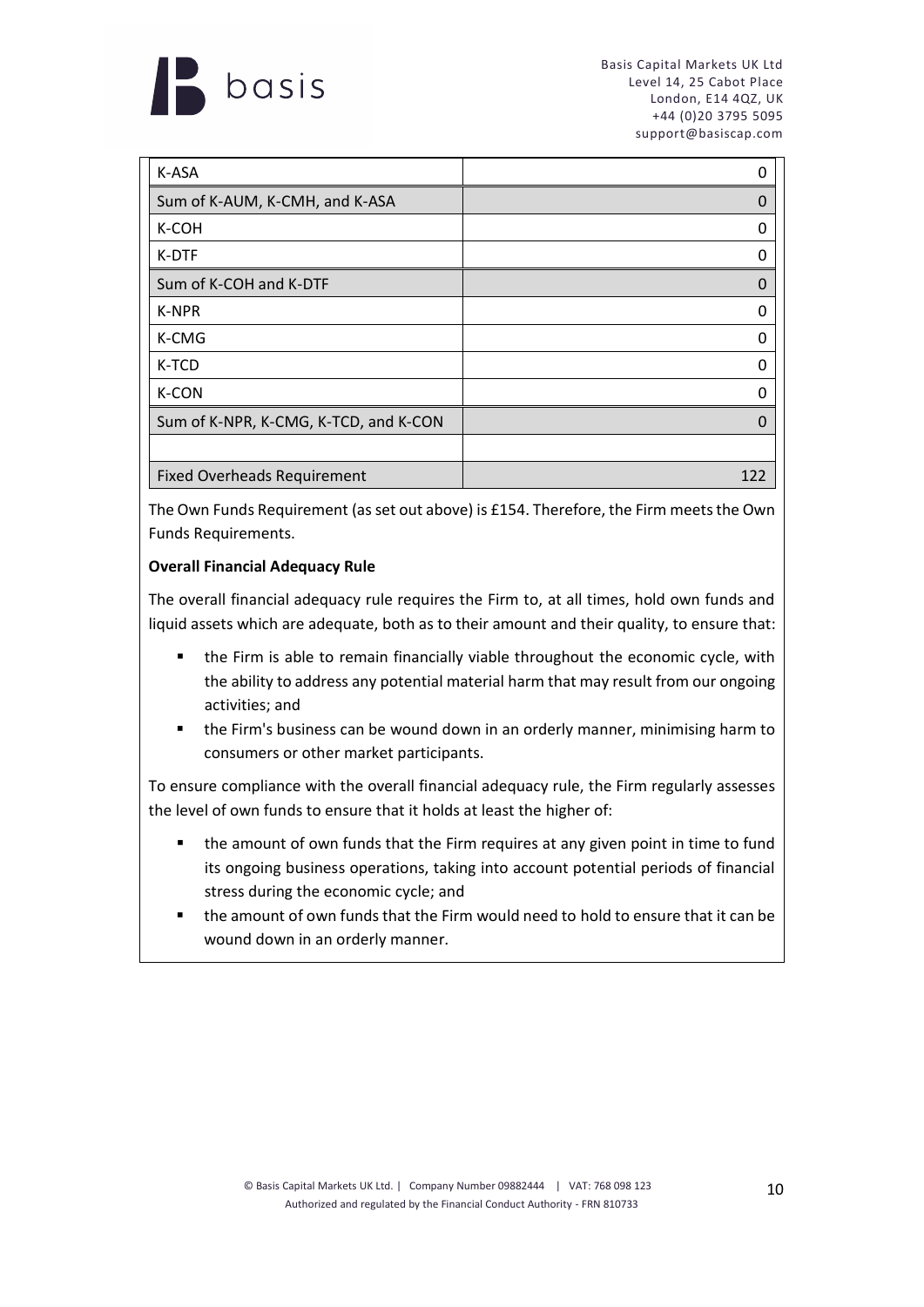

The own funds threshold requirement is the amount of own funds that the Firm needs to hold at any given time to comply with the overall financial adequacy rule. As at the date of these disclosures, the Firm meets the overall financial adequacy rule as set out below:

|                                                               | Amount (£k) |
|---------------------------------------------------------------|-------------|
| Own Funds (as per above)                                      | £154        |
| Own Funds Threshold Requirement - higher of:                  |             |
| Own Funds for ongoing business operations (as determined in   | £122        |
| ICARA)                                                        |             |
| Own Funds required for Wind Down (as set out in the Wind-Down | £80         |
| plan)                                                         |             |

# <span id="page-10-0"></span>MIFIDPRU 8.6 Remuneration

#### **Qualitative Disclosures**

The Firm has a Remuneration Policy that applies to all employees and contractors. Where an employee or contractor has been identified as a "material risk taker" (or MRT), additional considerations may apply under the Remuneration Policy, approved by the Governing Body at least annually. The Firm does not believe it is proportionate to have a Remuneration Committee. Basis' approach to remuneration for all staff includes:

Overall Principles**:** Basis considers the performance of the individual and their business unit, and the Firm itself. Therefore, any payment of variable remuneration mustn't affect the Firm's financial soundness. When assessing performance, the Firm considers long-term performance and ensures that the payment of variable remuneration reflects that timescale and considers the Firm's business risks during that time.

Components of Compensation: Basis' remuneration includes fixed pay and performancerelated pay. Performance-related pay reflects the Firm's financial performance and individual performance. Additional factors considered include the individual's level of seniority and experience, whether the individual performs a control function, whether the individual is an MRT, and market data for similar roles. The Firm ensures that the fixed and variable components of the total remuneration are appropriately balanced, and the fixed element represents a sufficiently high proportion of the total compensation. The approach allows complete flexibility concerning variable remuneration, including the ability to pay no variable remuneration

Financial and Non-Financial Performance Criteria**:** The Firm also considers non-financial metrics when assessing performance in this context. Conduct is the most critical metric within non-financial considerations. Other non-financial metrics the Firm may include:

the building and maintenance of positive client relationships and outcomes;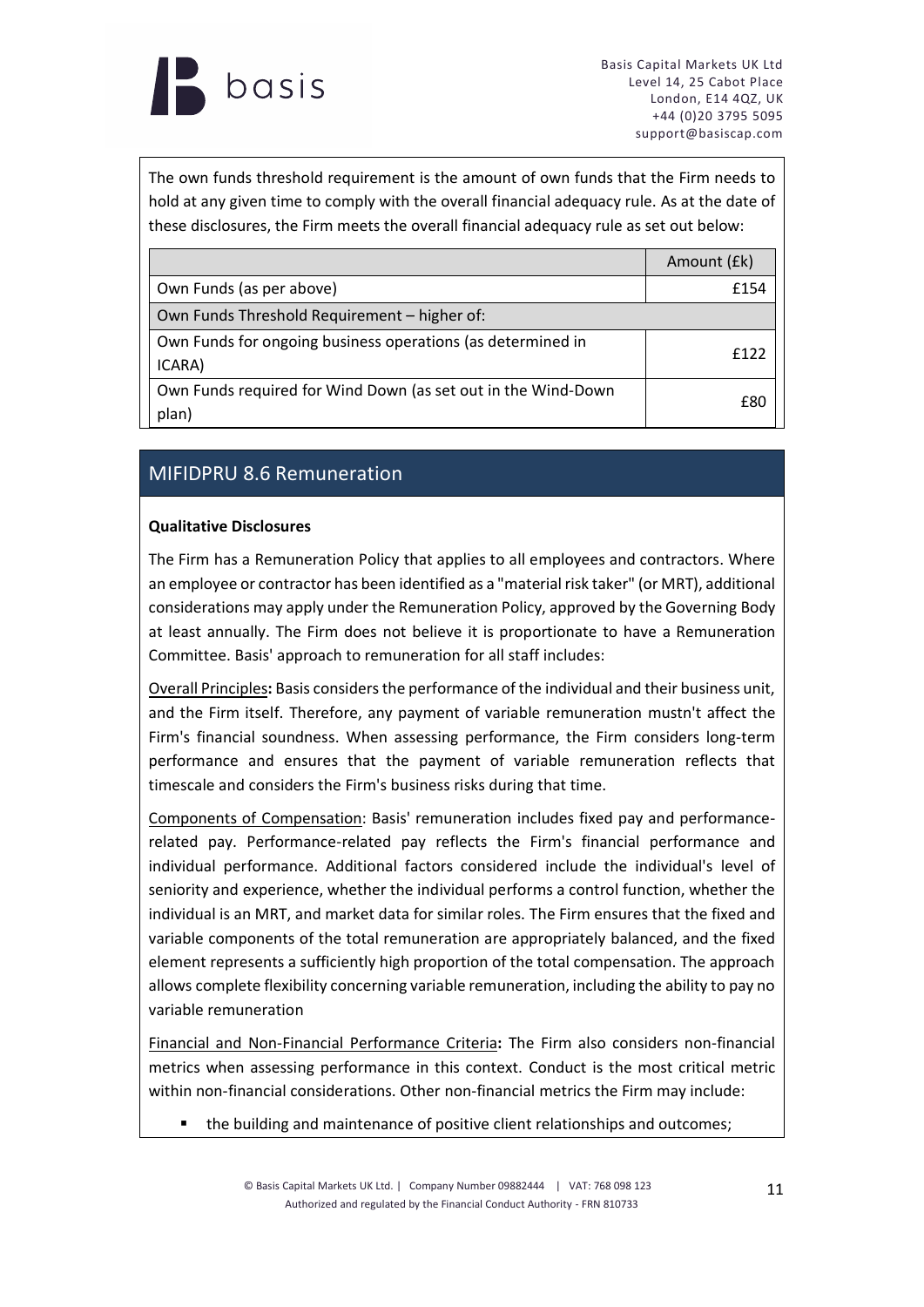

- alignment with the Firm's strategy or values, for example, by displaying leadership, teamwork, or creativity;
- adhering to our Compliance Policies & Procedures; and
- meeting other non-financial targets relating to environmental, social, and governance factors and diversity and inclusion.

Risk Adjustment: The Firm considers current and future risks, including the cost of capital and the Firm's liquidity, when determining the pool of variable remuneration and making appropriate adjustments as needed. This may include adjustments at the business unit level or individual level. In addition, Basis will consider financial and non-financial risks such as the risk to its values, strategy, reputation, poor conduct, or poor customer outcomes. If the Firm does perform poorly on a financial level, it will significantly reduce our total variable remuneration available, including considering claw back arrangements on bonuses awarded.

Performance Adjustment: All variable remuneration is subject to in-year adjustments or claw back arrangements. These will specifically apply where an MTR was involved in or was responsible for conduct that meant the Firm suffered financially or where the MTR failed to meet the standards of fitness and propriety expected of them. The Firm's minimum claw back period is three years. The Firm will set different claw back periods and criteria for different MTRs based on their role at the Firm, the risks impacted by that role, and the time frame over which the risks could materialize.

Guaranteed Variable Compensation: There are a limited number of occasions where the Firm may guarantee variable remuneration, which are all subject to clawback:

- Sign-on Bonuses: The Firm can only pay guaranteed variable remuneration to MTR in the year they join the Firm as a sign-on bonus. Basis must have a solid capital base to do so. The Firm must only make these payments on rare occasions, such as when a new joiner has lost their bonus by leaving their previous employment.
- Retention Bonuses: These can only occur at a specific time or after a defined event. This could, for example, be after a restructuring or specific project.
- Severance Payments: Basis ensures that payments to MTRs relating to the early termination of an employment contract reflect their performance over time and do not reward failure or misconduct. The Firm's policy for making severance payments is subject to contract, as is the maximum amount Basis will pay.
- Buy-Out Awards: Basis may offer remuneration packages buying out an MTR's previous employment contract but only if aligned with the Firm'slong-term interests. There must also be provisions on retention periods, deferral, vesting, and risk adjustments corresponding to outstanding, unvested variable remuneration under their previous employment contract.